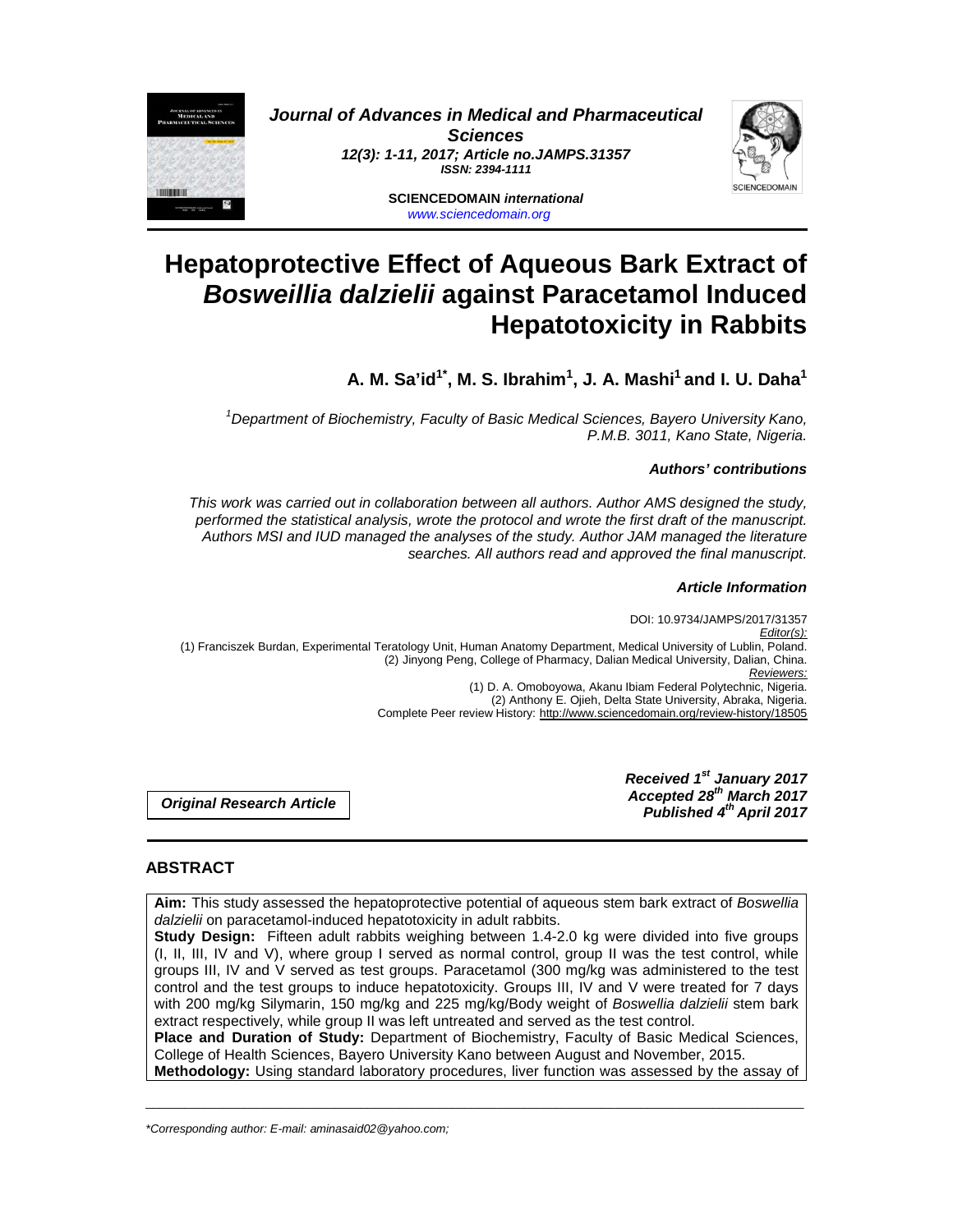alanine aminotransferase (ALT), aspartate aminotransferase (AST), alkaline phosphatase (ALP), total protein (TP), albumin (ALB), total and direct bilirubin (TB and DB). Data was analyzed using one-way ANOVA using SPSS. P values ≤ 0.05 were considered significant.

**Results:** The two doses of the plant extract showed dose-dependent hepatoprotective effect on Paracetamol-induced hepatotoxicity, as evident by the significant reduction ( $P < 0.05$ ) in serum levels of AST, ALT, ALP and bilirubin alongside with improved histopathological liver sections compared to paracetamol-treated animals.

**Conclusion:** The aqueous extract of Boswellia dalzielii could serve as a good alternative to relieve the toxic effect of paracetamol on rabbit liver. And also, it could provide a suitable source for new drug development.

Keywords: Hepatoprotective; Bosweillia dalzielli; paracetamol; hepatotoxicity; histopathology.

# **1. INTRODUCTION**

The liver is a vibrant organ found in vertebrates and some animals, and is characteristically the principal visceral organ. One of the major functions of the liver is the transformation and clearance of chemicals and it is highly susceptible to toxicity from these chemicals. Some pharmaceutical agents may injure the liver even when taken in therapeutic doses not necessarily when taken in overdoses [1]. Drug-induced liver diseases are caused by both prescribed medications, over-thecounter medications, illicit drugs, herbs etc through a range of mechanisms [2]. These diseases are mainly caused by hepatotoxic chemicals (acetaminophen, carbon tetrachloride and alcohol), infections and autoimmune disorders. The hepatotoxic chemicals caused damage to liver cells mainly by inducing lipid peroxidation and other oxidative damages [3].

Medicinal plants are of great importance to individual's health of and the community at large. The main objective strategy in the management of liver diseases is to terminate the sequential consequences at the pre-fibrotic stage of the liver [4]. Naturally based compounds are now employed in the effective treatment of certain liver disease, this in turn cause contemporary medicines to have little contribution to offer for lessening hepatic diseases [4]. Also, there is an improved consideration in these natural products that may neutralize the harmful effects of environmental or toxic chemical compounds and prevent numerous hepatic disorders in humans [5].

Paracetamol is a widely used analgesic and antipyretic drug; it produces acute liver damage in high doses. Paracetamol overdose induces acute liver injury via heightened oxidative stress and glutathione (GSH) reduction [6].

Boswellia dalzielii Hutch is a tree plant of the savannah forest belonging to the family of "Burseraceae". It is commonly known as the "Frankincense tree". The tree has a characteristic smooth, pale brown bark that peels off in ragged papery patches, which on rapping exudes a whitish fragrant resin. It grows up to 13metre high [7]. The tree is planted in the northern parts of Nigeria like Kebbi [8] Kano, [9] Kaduna [10] where the Hausa speaking people refer to it as 'ararrabi'. It is locally abundant in Togo, Cote d' Ivoire, Cameroon, Benin, Ivory coast, Poland, Ghana, Burkina Faso, Nigeria and Czech Republic [11]. The plant is used to treat tuberculosis, [12], gingivitis, [13], skin diseases, disorders. musculoskeletal disorders, breathing difficulties and certain infections [14].

Ethuk et al. [8] reported that the  $LD_{50}$  of the aqueous extract of the stem bark of Boswellia dalzielii is above 3000mg per kilogram body weight, which was considered to be moderately non-toxic when administered orally. The effect of aqueous bark extract of B. dalzielii on liver function using female Wistar albino rats have been investigated where the extract was found to have no substantial effect on albumin, bilirubin content, total protein and alkaline phosphate activity at the completion of oral treatment, which lasts for five days [15]. These results suggest that the exposure didn't result in any damage to the hepatocytes and that the extract may help to strengthen the liver. In view of the potentials of Bosweillia dalziellii in medicine, the present study is aimed at evaluating the hepatoprotective effect of the aqueous extracts of stem bark of Bosweillia dalzielii on liver function using rabbits induced with paracetamol hepatotoxicity.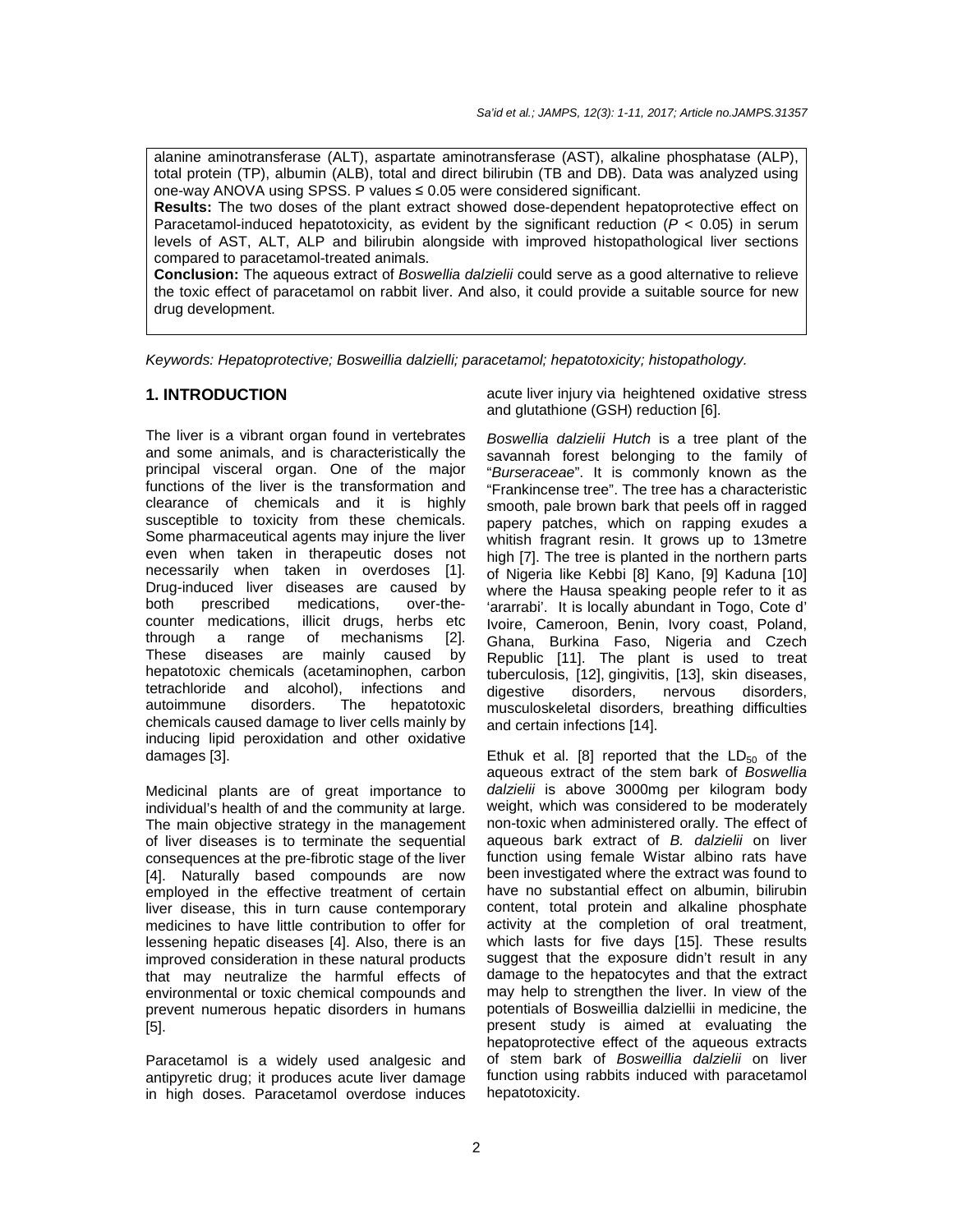# **2. MATERIALS AND METHODS**

# **2.1 Collection and Extraction of Plant Sample**

The stem bark of Boswellia dalzielii was collected from Fagwalawa village of Dambatta Local Government Area, Kano in July 2015. The plant was identified by Baha'uddeen Sa'id Adam, a plant taxonomist in the Department of Biological Sciences, Bayero University, Kano. A herbarium accession number 0362 was deposited at the Department's herbarium. The stem bark was dried under the shade and pulverized into powder.



**Picture 1. Bosweillia dalzielii tree and leaf [16]** 

# **2.2 Preparation of Plant Extract**

Five grams (5 g) of the pulverized stem bark of Boswellia dalzielii was steeped in 1000ml of distilled water and kept at room temperature for 24 hours. Thereafter, the mixture was filtered using a white silky cloth, the residue was dried and its weight taken.

## **2.3 Phytochemical Analysis of the Plant Extract**

The aqueous extract of Bosweillia dalzielii was subjected to preliminary phytochemical screening to determine the presence of some phytochemical constituents. The phytochemical screening was conducted according to the standard procedures described by Trease and Evans [17] and Sofowora [18].



# **Picture 2. Stem bark of Bosweillia dalzielii [16]**

## **2.4 Preparation of Paracetamol**

Paracetamol tablets BP (500 mg) GlaxoSmithkline Consumer Nigeria Plc was purchased from a pharmacy shop. Five (5 g) of paracetamol was reconstituted in 100 ml distilled water to make a 5% solution. The preparation was made fresh whenever treatment was to be introduced.

## **2.5 Animals**

Male and female adult rabbits weighing between 1.4 - 2.0 kg were obtained from Sabongari market in Kano State. The animals were allowed to acclimatize with the new environment for two weeks. The males were separated from the females and kept in cages. They were maintained on feed and in the experimental facility provided standard layer feeds, lettuce, spinach and water ad libitium throughout the experimental period. The ethical guidelines regarding animal care as approved by the Institutional Animal Ethics Committee of the Department of Biochemistry, Bayero University, Kano were observed during the study.

#### **2.6 Study Design**

Fifteen male and female rabbits were divided into five groups of 3 rabbits each. Group 1 did not receive any dose of the extract neither did they receive any induction thus, serves as the normal control, group 2 which served as the test control received 300 mg/kg paracetamol. Then groups 3,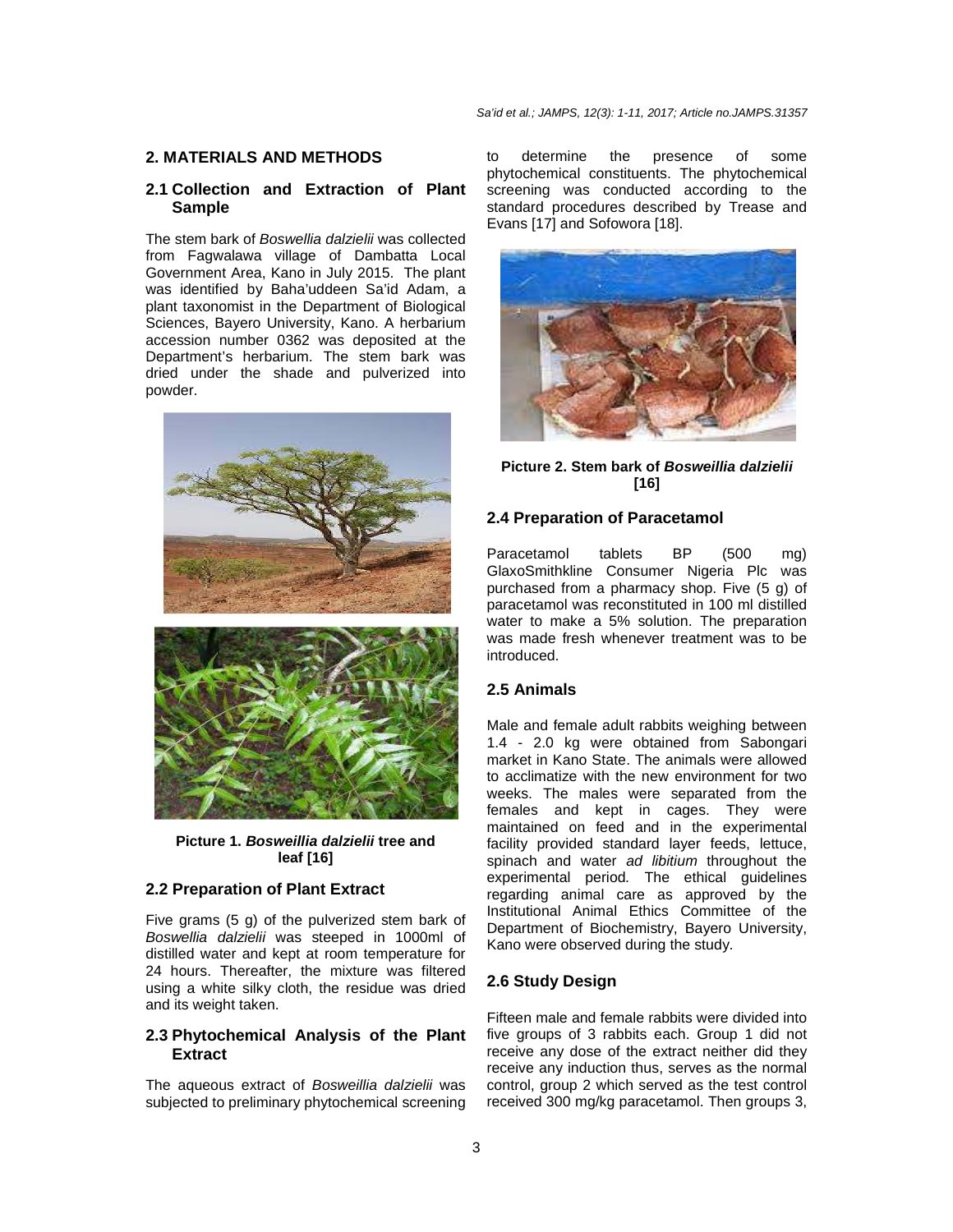4, and 5 which served as the test groups receives 300 mg/kg of paracetamol each and 200 mg/kg body weight Silymarin, then 150 mg/kg and 225 mg/kg of the extract, respectively for 7 days.

Twenty four hours after the last administration, samples of blood were collected from the animals in which serum aspartate aminotransferase (AST), alanine aminotransferase (ALT) and alkaline phosphatase (ALP) activities were determined, and the concentration of bilirubin (direct and total) were also determined.

# **2.7 Biochemical Analysis**

Serum AST, ALT and ALP activities, Albumin, total protein and Bilirubin (total and direct) concentrations were determined using reagents and kits obtained from Randox Laboratories, UK.

# **2.8 Determination of Serum AST and ALT**

For serum AST and ALT estimation, reagent blank was prepared by mixing 0.5 ml of reagent 1 with 0.1 ml of distilled water. While for serum samples, 0.1 ml of each sample was mixed with 0.5 ml of reagent. These mixtures were incubated for exactly 30 mins at 37ºC, then 0.5 ml of reagent 2 was added to both the reagent blank and sample test tubes and allowed to stand for 20 mins at 23ºC. Sodium hydroxide (5.0 ml) was added and mixed, then absorbance of the samples against the reagent blank was read after 5minutes at 546 nm [19].

# **2.9 Determination of Serum ALP**

For each sample, 0.5 ml of alkaline phosphatase substrate was dispensed into labeled test tubes and equilibriated to 37ºC for 3 minutes. At timed intervals, 0.05ml of each standard, control, and sample were added to the labeled test tubes and mixed gently. Deionized water was used as sample for reagent blank. The mixtures were incubated for 10minutes at 37ºC and 2.5 ml alkaline phosphatase color developer was added to all test tubes and mixed carefully. Absorbance of the coloured solutions was measured at 590 nm spectrophotometrically [20].

# **2.10 Determination of Total Protein**

In total protein determination, 0.02 ml each of distilled water, standard and serum was pipetted into labeled test tubes. Then 1.0 ml of reagent 1 was added to each of the labeled test tubes. The mixtures were incubated at for 30 minutes at 22ºC. Absorbance of the sample was read against reagent blank at 550 nm [21].

# **2.11 Determination of Albumin**

For albumin estimation, 0.01 ml each of reagent, standard and sample was pipetted into labeled test tubes. Subsequently, 3.0 ml of of BCG (bromocresol green) reagent 1 was added. The mixture was incubated for 5 minutes at 22ºC. Absorbance of the sample was read against reagent blank at 630 nm [22].

# **2.12 Determination of Serum Bilirubin**

For estimation of total bilirubin, 200 µl of reagent 1, 50 µl, 1000 µl and 200 µl of sample were mixed for each sample and allowed to stand for 20 minutes at 22ºC. Reagent 4 (1000 µl) was added to the mixture and allowed to stand at 23ºC for 20 minutes. Absorbance of the sample was read at 578 nm against sample blank  $(A_{TB})$ .

Total bilirubin (µmol/l) = 185  $\times$  A<sub>TB</sub> (578 nm).

For direct bilirubin, 200 µl of reagent 1, 50 µl of reagent 2, 2000 µl of 0.9% NaCl and 200 µl were mixed in a cuvette and incubated at 22ºC for 10 minutes. The absorbance of the sample was read at 546 nm against sample blank  $(A_{DR})$ .

Direct bilirubin ( $\mu$ mol/l) = 246 × A<sub>DB</sub> (546 nm).

Unconjugated bilirubin = Total bilirubin  $-$ Direct bilirubin [23].

## **2.13 Histopathological Analysis**

The rabbits were sacrificed and the liver was harvested and fixed in 10% formal saline. The biopses of liver of the rabbits were fixed with 10% formal saline, dehydrated with ascending grade of alcohol cleared with toluene, infiltrated with molten paraffin wax. The microtome sections were stained with haematoxylene and eosin staining technique [24].

## **2.14 Statistical Analysis**

The results obtained were expressed as mean  $\pm$ SD for each group. Data was statistically analyzed with one-way ANOVA followed by Benforoni multiple comparisons, using Graphpad instat software.  $P$  value  $<$  0.05 was considered significant.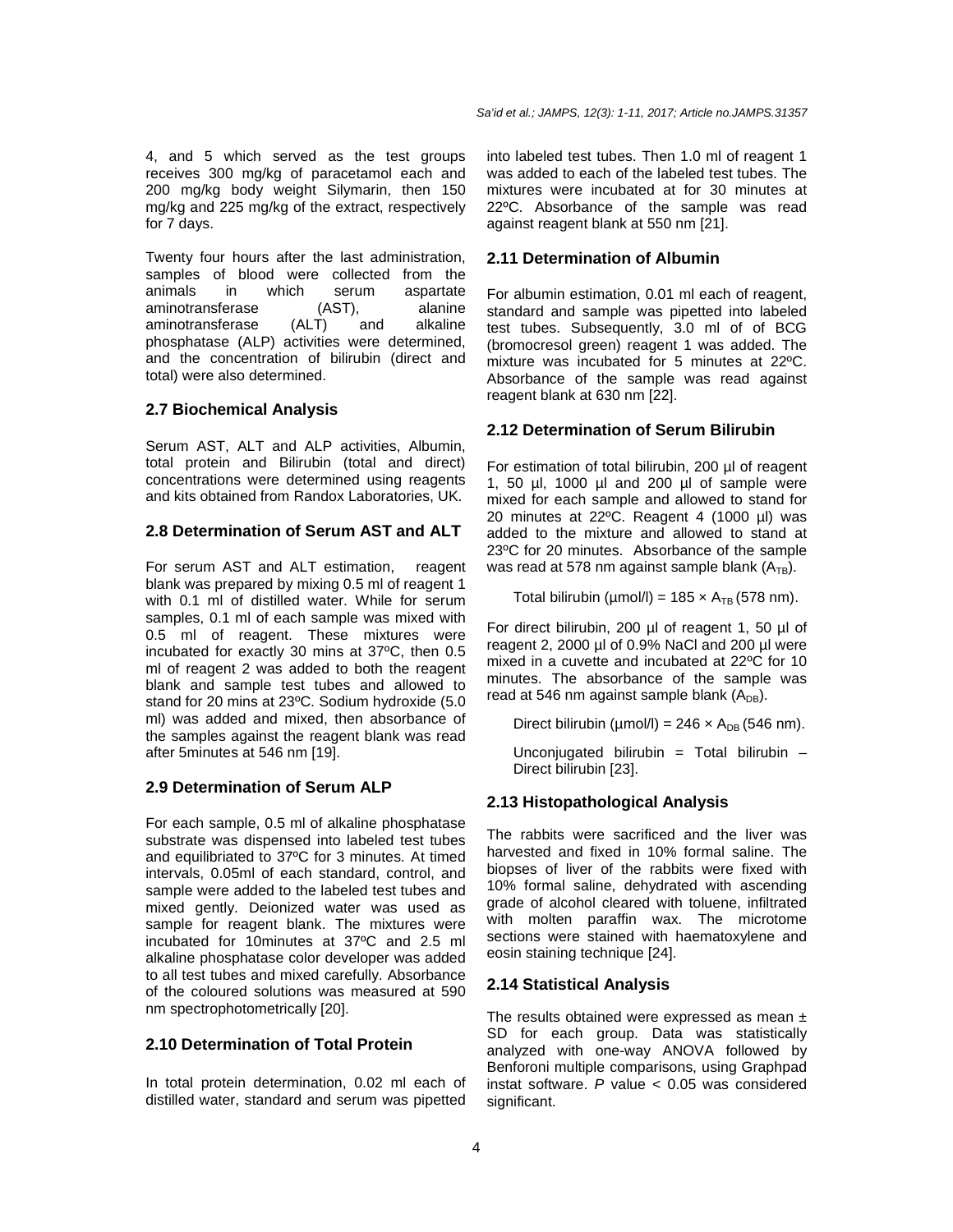# **3. RESULTS AND DISCUSSION**

# **3.1 Results**

The phytochemical analysis carried out on the extract revealed the presence of tannins, saponins, flavonoids, alkaloids, terpenes, saponin glycosides and glycosides.

**Table 1. Phytochemical constituents of B. dalzielii stem bark** 

| <b>Phytochemical constituents</b> | Result  |  |  |  |
|-----------------------------------|---------|--|--|--|
| Tannins                           | +       |  |  |  |
| Saponins                          | +       |  |  |  |
| Flavonoids                        | +       |  |  |  |
| Alkaloids                         | +       |  |  |  |
| Glycosides                        | $^{++}$ |  |  |  |
| Saponin glycosides                | $\div$  |  |  |  |
| Anthraquinone                     |         |  |  |  |
| Terpenes                          |         |  |  |  |
| +: Present: -: Absent             |         |  |  |  |

Serum levels of ALT, AST, ALP, Total protein, Albumin, Total and Direct Bilirubin obtained were significantly elevated in the test (paracetamol) control group. The Silymarin treated group (group III) showed significant reduction in AST, ALP, TP and TBil. All treatment groups (group III, IV and V) showed significant reduction in all the parameters when compared to group II with highest reduction recorded in group V (225 mg/kg of B, dalzielij stem bark aqueous extract). Results were presented in Table 2.

All biochemical parameters recorded at the end of the treatment, showed that, the standard drug (Silymarin) and the plant extracts (150 mg/kg and 225 mg/kg of B. dalzielii stem bark) lowered the elevated levels of liver enzymes following paracetamol administration in comparison to paracetamol-only treated group (group II). The different concentrations (150 and 225 mg/kg) of the plant extracts used in the study indicated a dose dependent effect.

The histological findings (H and E) showed normal histological features in the liver hepatocytes of the control group (A) (Fig. 1), while that of the hepatotoxic control (group II) presented marked degeneration of hepatic cord (B), (Fig. 2). On the other hand, liver features of the treated groups (III IV and V) showed moderate degeneration of hepatocytes and fibrosis (C) for the group III treated rabbits (Fig.

3), while the 150 mg/kg Boswellia dalzielii extract treated rabbits showed milder degeneration of hepatocytes and fibrosis (D) (Fig. 4). And the 225 mg/kg Boswellia dalzielii extract treated rabbits showed no degeneration of hepatocytes, hence shows area of fibrosis (E). The hepatoprotective effects of Boswellia dalzielii bark extract was confirmed by the comparative histopathological changes presented by the treated groups (III IV and V) in relation to the features presented by group I (control) and group II (untreated).

## **3.2 Discussion**

Paracetamol is a common analgesic that is safe in therapeutic doses. But with overdose it can leads to hepatic necrosis and fatal hepatic failure. Paracetamol hepatotoxicity is caused by its reactive metabolite N-acetyl-p-benzoquinone imine (NAPQI), which causes oxidative stress and glutathione (GSH) depletion, a prerequisite for paracetamol-induced hepatotoxicity [25,26]. In overdoses, it is a potent hepatotoxin, producing fulminant hepatic and renal tubular necrosis, which can be lethal in human and animal.

Drugs such as paracetamol are mostly hepatotoxic, and are known to cause noticeable elevation in serum level of enzymes, such as ALT, AST, ALP, and bilirubin, indicating substantial hepatocellular injury [27]. Depending on the extent of liver damage, these enzymes leak into the blood stream when there is a liver disease [28,29]. Also, damage or injury to the liver impairs protein synthesis and increases serum protein concentration due to leakages from the hepatocytes [30]. The administration of acetaminophen in this study produced a hepatotoxic effect that resulted in the leakages of these proteins from the hepatocytes into the systemic circulation (Table 2). This was why these proteins were detected in the serum of the treated animals.

It is eminent that all the groups that were given acetaminophen (Groups II, III, IV and V) produced high values of all the parameters when compared to Group I. The result of this study shows that paracetamol elevated the plasma levels of AST, ALT, ALP, total protein, albumin and bilirubin (total and direct) in rabbits. Such elevation is indicative of liver injury [31]. The findings in this study were also in agreement with previous reports made by several authors [32- 34], who demonstrated that the elevations in liver markers in rats, mice and rabbits are due to liver injuries.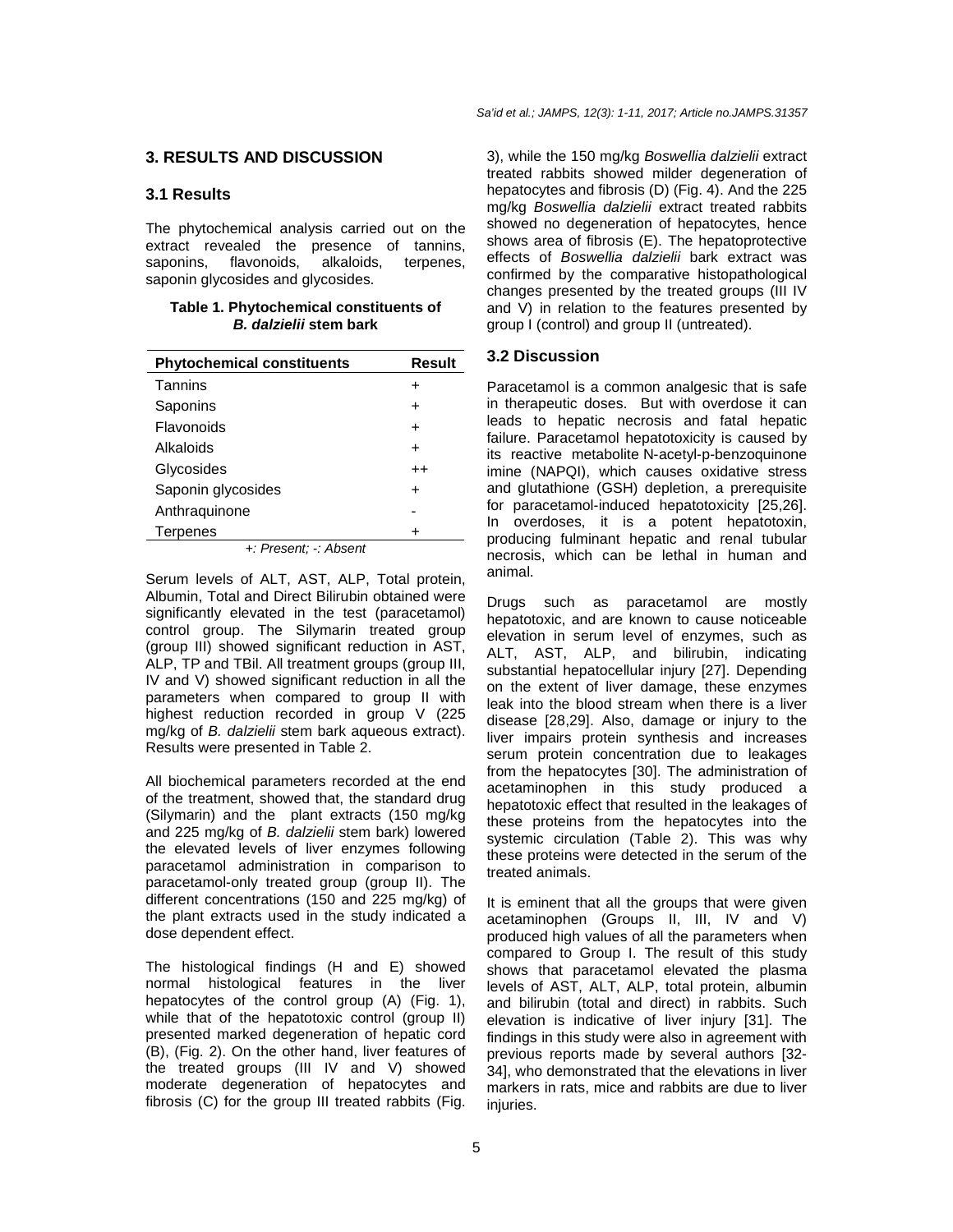## **Table 2. Effect of aqueous extract of Boswellia dalzielii stem bark and Silymarin against paracetamol Induced hepatotoxicity on biochemical parameters**

|                                         | ALT (IU/L)                     | AST (IU/L)                 | ALP (IU/L)               | TP(q/dL)                       | $ALB$ (g/dL)                   | TBIL (µmol/L)                    | DBIL ((µmol/L)         |
|-----------------------------------------|--------------------------------|----------------------------|--------------------------|--------------------------------|--------------------------------|----------------------------------|------------------------|
| Group I                                 | $8.50 + 6.36$                  | $8.50 \pm 2.12$            | $28.12 \pm 4.41$         | 56.78±44.66                    | $30.67 \pm 3.46$               | $52.04 \pm 4.66$                 | $34.26 \pm 3.70$       |
| (Normal control)                        |                                |                            |                          |                                |                                |                                  |                        |
| Group II                                | $16.00\pm 6.55$                | $82.50+9.19$               | $38.53 \pm 15.72$        | 88.72±25.58                    | $43.61 \pm 10.40$              | 77.46±18.14                      | $55.83 \pm 41.62$      |
| (Test control)                          |                                |                            |                          |                                |                                |                                  |                        |
| Group III                               | $15.33 + 4.04^a$               | 74.00±21.21 <sup>a,b</sup> | $30.20 \pm 3.60$         | $82.81 \pm 10.48$ <sup>a</sup> | $42.39 \pm 14.38$ <sup>a</sup> | $71.23 + 17.25^a$                | $53.55 \pm 15.09^a$    |
| (Paracetamol+25 mg/kg Silymarin)        |                                |                            |                          |                                |                                |                                  |                        |
| Group IV                                | $15.00 \pm 11.31$ <sup>a</sup> | $50.33 \pm 39.52^{a,b}$    | $23.43 \pm 2.21^{\circ}$ | $80.05 \pm 7.38^{a,b}$         | $40.73 \pm 1.10^a$             | 64.73 $\pm$ 23.12 <sup>a,b</sup> | $42.74 + 8.17^{\circ}$ |
| (Paracetamol + B. dalziellii 150 mg/kg) |                                |                            |                          |                                |                                |                                  |                        |
| Group V                                 | $10.50 \pm 0.07$ <sup>p</sup>  | $24.66 \pm 15.50^{a,b}$    | $26.25 \pm 0.00^{\circ}$ | $72.67 \pm 11.53^{a,b}$        | $29.80 + 6.07$ <sup>b</sup>    | 62.51±15.28 <sup>a,b</sup>       | $35.27 + 3.93^{\circ}$ |
| (Paracetamol + B. dalziellii 225 mg/kg) |                                |                            |                          |                                |                                |                                  |                        |

 $n = 3$ 

a = Significant at 95% confidence limit (P<0.05) when compared with the normal control group b = Significant at 95% confidence limit (P<0.05) when compared with the test control group



**Fig. 1. (Group I): Section shows unremarkable liver biopsy with hepatocytes arranged in cord radiating from central vesicles**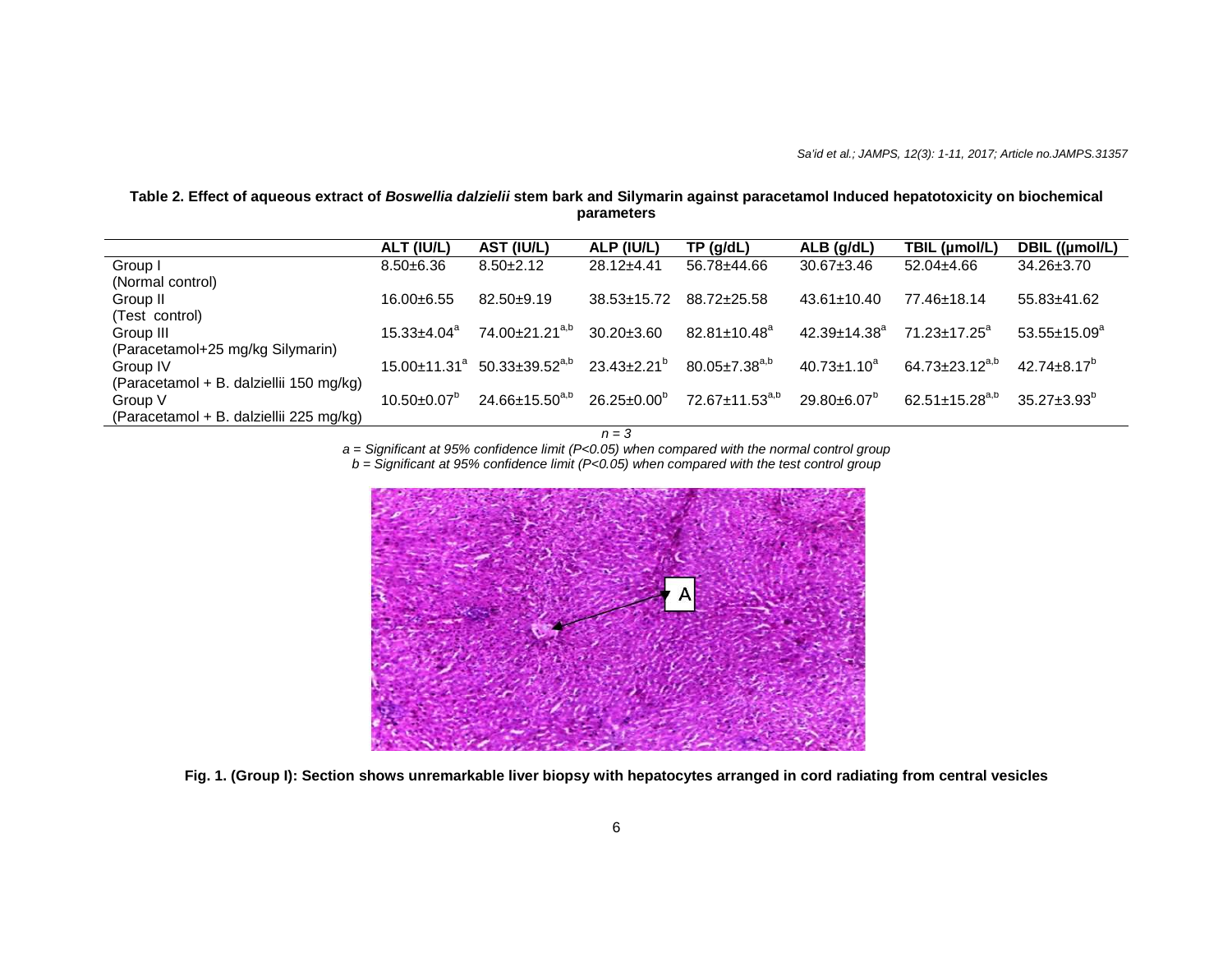

**Fig. 2. (Group II): Section shows marked degeneration of hepatic cord** 



**Fig. 3. (Group III): Section shows area of moderate degeneration of hepatocytes, and fibrosis** 



**Fig. 4. (Group IV): Section shows area of mild degeneration of hepatocytes and fibrosis**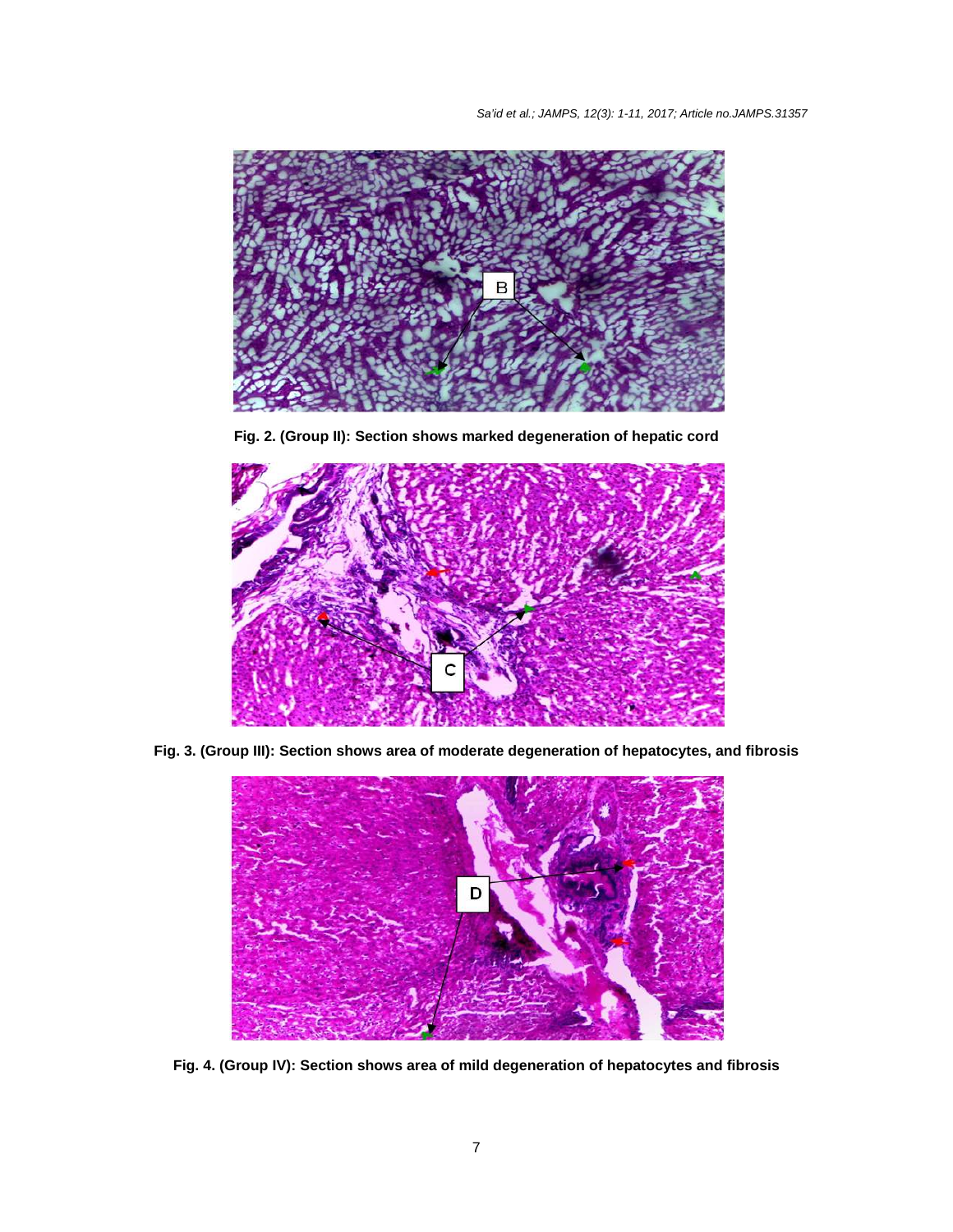

**Fig. 5. (Group V): Section shows areas of fibrosis** 

The possibility of these enzymes to change to normal state in the extract-administered groups is a strong indication of hepatoprotective effect of the extract. The results of this investigation indicated that, treatment of rabbits with the aqueous extract of Boswellia dalzielii and silymarin (a standard drug) hutch after paracetamol administration caused a decline in hepatotoxicity of the rabbits. This is evidenced in the significant decrease in serum AST, ALT, ALP, TBIL, DBIL, total protein (TP) and albumin (ALB) relative to the paracetamol treated group as shown in Table 2.

It should also be noted that group IV and V were treated with the extract of B. dalzielii at 150 and 225 mg/Kg body weight, respectively. However, the values of AST and ALT were seen to be lower in Group V which took 225 mg/kg of the extract. This result shows that the hepatoprotective or healing effect of the administered B. dalzielii was best at 225 mg/kg.

Silymarin has hepatoprotective properties and is used in treatment of various liver diseases [35]. Various studies indicated that Silymarin exhibits strong antioxidant activity [36] and shows protective effects against hepatic toxicity induced by a wide variety of agents by inhibiting lipid peroxidation.

Histopathological studies supported the evidence of biochemical parameters analysed in this study. Histological analyses of rabbit liver treated with paracetamol showed significant hepatotoxicity, characterized by inflammatory hepatic tissues, including the presence of moderate infiltration of neutrophils. Extensive infiltration of inflammatory

cells around the central vein and loss of cellular boundaries was observed in the treated groups, after hepatotoxicity induction by paracetamol [37]. Treatment with the extract reduced the severity of hepatic damage, when compared to that of the test control, decreasing neutrophil infiltration in the hepatic tissue which further indicated their significant hepatoprotective effect. The result of the histopathological studies showed that the observed efficacy of stem bark extract in the treatment groups was dose dependent (Figs. 4 and 5), as the hepatoprotective effect was paramount at 225 mg/kg. These result of the gross and histopathological examinations can be seen to be in line with the result of the liver function enzyme assay, showing that the best hepatoprotective effect of the aqueous extract of B. dalzielii was observed in the group of rabbits administered 225 mg/kg extract (Group V). This is also in accordance with the findings of several authors [38-41].

The hepatoprotective or healing effect of the crude extract of B. dalzielii was thought to be due to the normalization of impaired membrane function activity of the liver. And the tendency of the liver tissue to rejuvenate after it has been damaged might be related to the healing process.

#### **4. CONCLUSION**

The result of this study indicates that the biologically active antioxidative phytoconstituents of the aqueous extract of Boswellia dalzielii stem bark could relieve the damaging effect of paracetamol in the liver of rabbits. The result also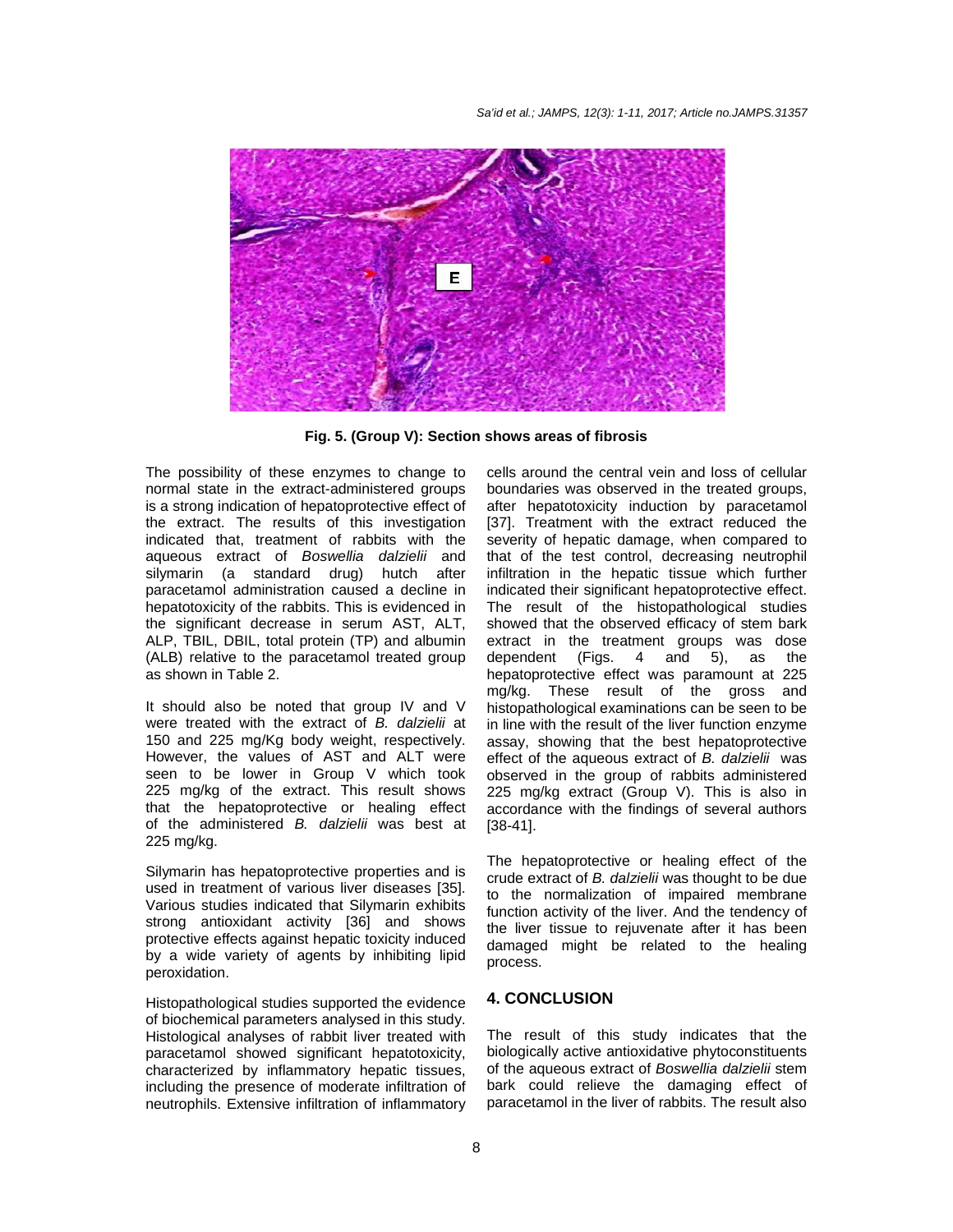shows that the hepatoprotective or healing effect of the administered aqueous stem bark extract of B. dalzielii increased with increase in the extract concentration. Therefore, efficacy, safety, and the possible role of B. dalzielii treatment of liver disorders should be further evaluated by ingenious controlled studies.

# **CONSENT**

It is not applicable.

## **ACKNOWLEDGEMENT**

This work was partially supported by Department of Biochemistry, Faculty of Basic Medical Sciences, Bayero University Kano.

## **COMPETING INTERESTS**

Authors have declared that no competing interests exist.

# **REFERENCES**

- 1. Maity T, Ahmad A. Experimental models and hepatotoxic agents used to study hepatoprotective effect of traditional drugs. Journal of Acute Diseases. 2012; 85–89.
- 2. Yuan L, Kaplowitz N. Mechanisms of druginduced liver injury. Clin Liver Dis. 2013; 17:507.
- 3. Adewusi EA, Afolayan AJ. A review of natural products with hepatoprotective activity. Journal of Medicinal Plants Research. 2010;4(13):1318-34.
- 4. Hamzawy MA, El-Denshary ES, Abdel-Wahhab MA. Effects of natural compounds in treatment and prevention of hepatotoxicity and hepatocellular carcinoma. Hepatoma Res. 2015;1:111-8.
- 5. Hamzawy MA, El-Denshary ES, Hassan NS, Mannaa FA, Abdel-Wahhab MA. Dietary supplementation of calendula offici nalis counteracts the oxidative stress and li ver damage resultedfrom aflatoxin. ISRN Nutr. 2013;2013:538427.
- 6. Eesha BR, Mohanbabu Amberkar V, Meena Kumari K, Sarath B, Vijay M, Lalit M, Rajput R. Hepatoprotective activity of Terminalia paniculata against paracetamol induced hepatocellular damage in Wistar albino rats. Asian Pac J Trop Med. 2011; 4:466-469.
- 7. Lame Y, Nukenine EN, Pierre DYS, Esimone CO. Larvicidal activity of Annona senegalensis and Boswellia dalzielii leaf fractions against Aedes aegypti (Diptera: Culicidae). Int J Mosq Res. 2014;1(4):25– 29.
- 8. Ethuk EU, Agale BM, Onyeyili PA, Ottah CU. Toxicological studies of aqueos stem bark extract of Boswellia dalzielii in albino rats. Indian J. Pharmacology. 2006;38: 359-360.
- 9. Nwinyi FC, Binda L, Ajoku GA, Anyagu SO, Enwerem SM, Orisadipe A, Kubmarawe D, Gamaniel KS. Evaluation of the aqueous extract of Boswellia dalzielii stem bark for antimicrobial activities and gastro intestinal effects. African Journal of Biotechnology. 2004 3(5):284-288.
- 10. Hassan HS, Musa AM, Usman MA, Abdulaziz M. Preliminary phytochemical and antiplasmodic studies of the stem bark of boswellia dalzielii. Nigerian J. Pharmaceutical Sci. 2009;8(1):1-6.
- 11. Farida A. Pharmacological evaluation of three locally used medicinal plants against carbon tetrachloride-induced hepatotoxicity in rats. 2012;118.
- 12. Kubmarawa D, Akiniyi JA, Okorie DA. Ethnomedicinal survey of the traditional medicine of Lala people of Nigeria. Int J Med Plants Altern Med. 2013;1(3):039– 057.
- 13. Henley-Smith CJ, Botha FS, Lall N. The use of plants against oral pathogens. Formatex. 2013;30:1375–1384.
- 14. Zerbo P, Compaore M, Meda NTR, Lamien-Meda A, Kiendrebeogo M. Potential medicinal plants used for by traditional healers in western areas of Burkina Faso. World J Pharmacol Pharm Sci. 2013;2(6):6706–6719.
- 15. Aliyu R, Gatsing D and Jaryum KH. The effect of Boswellia dalzielii (Buseraceae) aqueous bark extract on rat liver function. Asian J. Biochem. 2007;2(5):359-363.
- 16. West African Plants, A photoguide Bosweillia dalzielii; 2012.
- 17. Trease GE, Evans WC. Pharmacology. 11<sup>th</sup> Edition, Bailliere Tindall, Ltd, London. 1978;60–75.
- 18. Sofowora A. Medicinal plants and traditional medicine in Africa. University of Ife Press, Nigeria. 1993;1-23.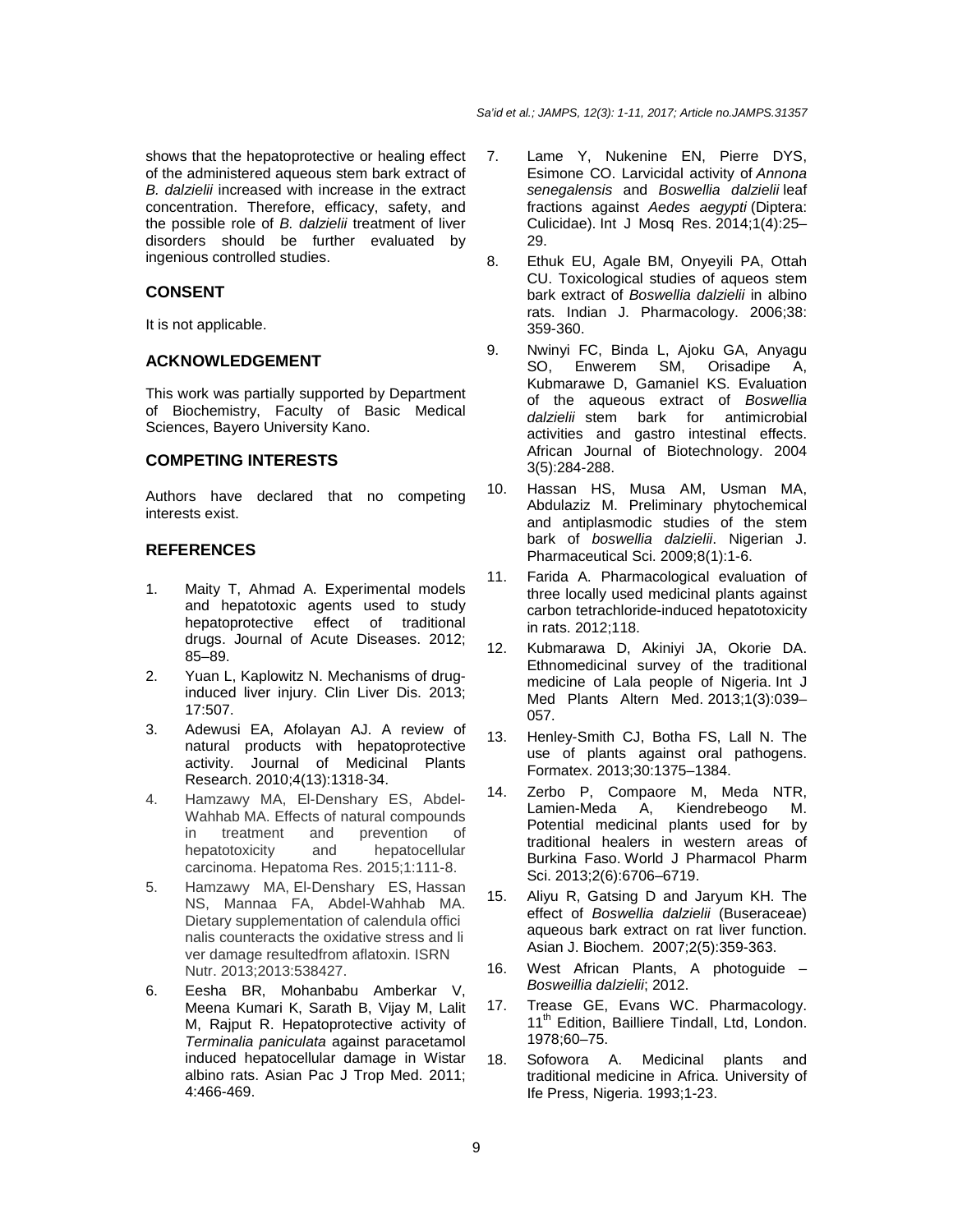- 19. Sajedianfard J, Saeb M, Edalatpisheh M. Therapeutic effect of cimetidine on acetaminophen-induced hepatotoxicity in rabbits. Comparative Clinical Pathology. 2009;18(3):325.
- 20. Musab AM, Imad MT, Abd-elwahab HM, Hozeifa MH. Hepatoprotective effect of Adansonia digitata L. (baobab) fruits pulp extract on ccl4-induced Hepatotoxicity in rats; 2015.
- 21. Reitman S, Frankel S. A colorimetric method for the determination of serum glutamic oxalacetic and glutamic pyruvic transaminases. Am J Clin Pathol. 1957; 28(1):56–63.
- 22. Roy AV. Rapid method for determining alkaline phosphatse. Clin. Chem. 1970;16: 431.
- 23. Smith PK, Krohn RI, Hermanson GT, Mallia AK, Gartner FH, Provenzano MD, Fujimoto EK, Goeke NM, Olson BJ, Klenk DC. Measurement of protein using bicinchoninic acid. Anal Biochem. 1985; 150(1):76-85.
- 24. Varley H. Practical clinicai biochemistry. 5<sup>th</sup> Edn. William Hienemann Medical Books Ltd., London. 1980;550-5.
- 25. Aubert J, Begriche K, Delannoy M. Differences in early acetaminophen hepatotoxicity between obese ob/ob and db/db mice. Journal of Pharmacology and Experimental Therapeutics. 2012;342(3): 676–687.
- 26. Zhang L, Gavin T, Geohagen BC, Liu Q, Downey KJ, LoPachin RM. Protective properties of 2-acetylcyclopentanone in a mouse model of acetaminophen hepatotoxicity. Journal of Pharmacology and Experimental Therapeutics. 2013; 346(2):259–269.
- 27. Green TJ, Sivilotti MLA, Langmann C. When do the aminotransferases rise after acute acetaminophen overdose. Clinical Toxicology. 2010;48(8):787–792.
- 28. Alkiyumi SS, Abdullah MA, Alrashdi AS, Salama SM, Abdelwahab SI, Hadi AHA. Ipomoea aquatica extract shows protective action against thioacetamideinduced hepatotoxicity. Molecules. 2012; 17(5):6146–6155.
- 29. Bell LN, Vuppalanchi R, Watkins PB. Serum proteomic profiling in patients with drug-induced liver injury. Alimentary Pharmacology and Therapeutics. 2012; 35(5):600–612.
- 30. Jendrassik L, Grof PA. Colorimetric method for the determination of direct and total bilirubin. Journal of Ethnopharmacology. 1981;33:213-216.
- 31. Auwioro OG. Histochemistry and tissue pathology techniques.  $2^{nd}$  Edition; 2010.
- 32. Mazer M, Perrone J. Acetaminopheninduced nephrotoxicity: pathophysiology, clinical manifestations, and management. J. Med. Toxicol. 2008;4(1):1-6.
- 33. Zira A, Mikros E, Giannoiti K, Galanopoulou P, Papalois A, Liapi C, Theocharis S. Acute liver acetaminophen toxicity in rabbits and the use of antidotes: A metabonomic approach in serum. J. Appl Toxicol. 2009;29(5):395-402.
- 34. Ghanem CI, Ruiz ML, Villanueva SS, Luquita M, Llesuy S, Catania VA, Bengochea LA, Mottino AD. Effect of repeated administration to rats on enterohepatic recirculation of a subsequent toxic dose. Biochem. Pharmacol. 2009; 77(10):1621-1628
- 35. Elmowafy M, Viitala T, Ibrahim HM. Silymarin loaded liposomes for hepatic targeting: *In vitro* evaluation and HepG2 drug uptake. European Journal of Pharmaceutical Sciences. 2013;50(2): 161–171.
- 36. Simeonova R, Vitcheva V, Kondeva-Burdina M, Krasteva I, Manov V, Mitcheva M. Hepatoprotective and antioxidant effects of saponarin, isolated from Gypsophila trichotoma wend on paracetamol-induced liver damage in rats. BioMed Research International. 2013; 2013. Article ID 757126, 10 pages.
- 37. Rajesh SV, Rajkapoor B, Kumar RS, Raju K. Effect of Clausena dentata (Willd.) M. Roem. Against paracetamol induced hepatotoxicity in rats. Pak. J. Pharm. Sci. 2009;22(1):90–93.
- 38. Lee CY, Peng WH, Cheng HY, Chen FN, Lai MT, Chiu TH. Hepatoprotective effect of Phyllanthus in Taiwan on acute liver damage induced by carbon tetrachloride. Am. J. Chinese Med. 2006;34(3):471-482.
- 39. Faremi TY, Suru SM, Fafunso MA, Obioha UE. Hepato-protective potentials of Phyllanthus amarus against ethanolinduced oxidative stress in rats. Food Chem. Toxicol. 2008;46(8):2658- 2664.